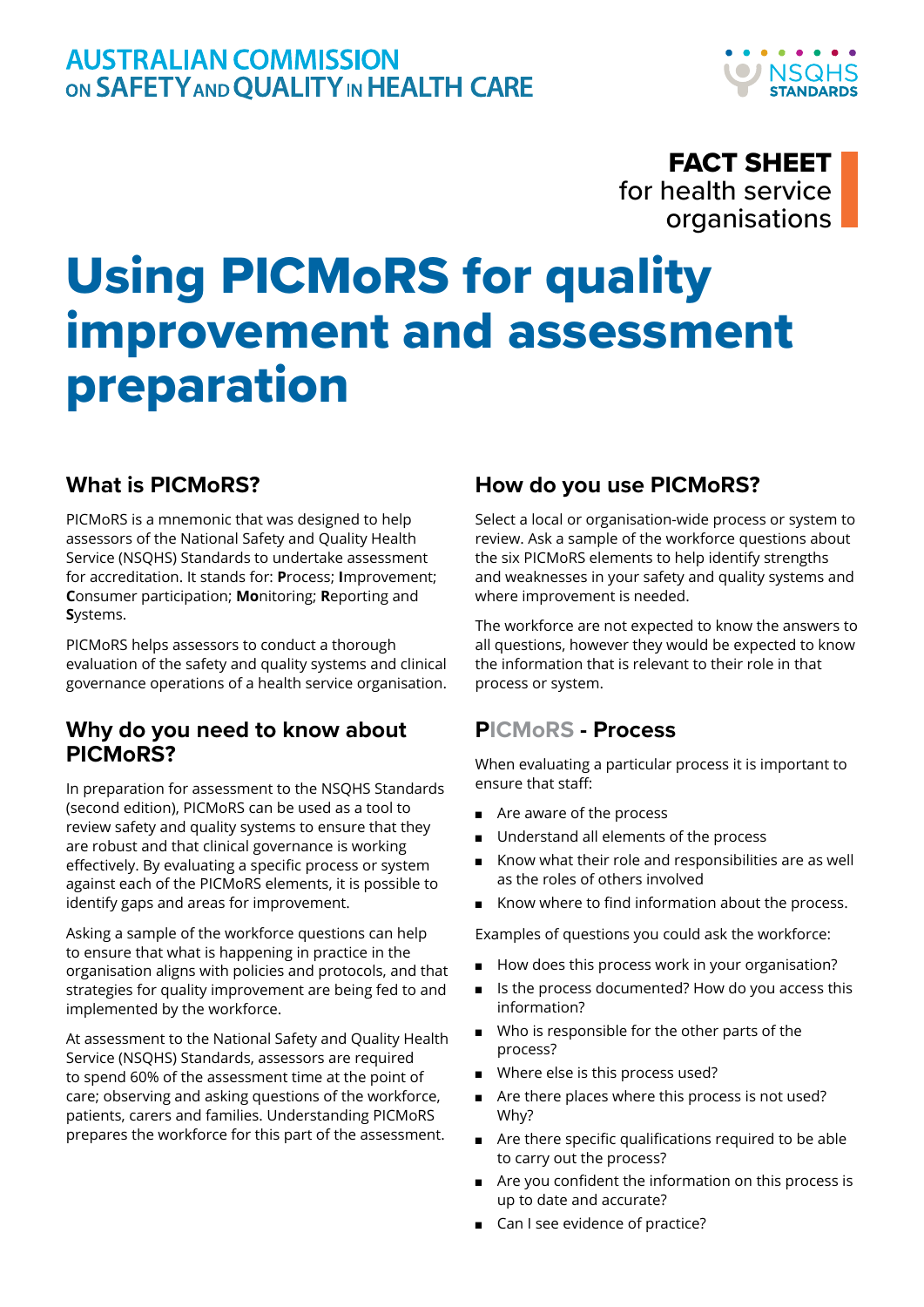# **AUSTRALIAN COMMISSION** ON SAFETY AND OUALITY IN HEALTH CARE



#### **PICMoRS - Improvement**

In order to implement change it is important for the workforce to be made aware of, and participate in, quality improvement strategies and for results and recommendations to be widely reported. It is important to ensure staff:

- Are aware of changes to the process
- Receive information about any updates that are made to the process
- Participate in making changes if required
- Participate in evaluating the effectiveness of changes.

Examples of questions you could ask the workforce:

- Has the process been reviewed?
- What were the issues that led to the change?
- How would you get to know if there were changes?
- Who is responsible for making the changes?
- Have the changes been fully implemented?
- How did you determine if further changes are needed?

#### **PICMoRS - Consumers**

To fully apply the NSQHS Standards in a health service organisation, governing bodies, management, patients, consumers, clinicians and clinical teams need to be engaged in implementing the actions set out in the NSQHS Standards. The Clinical Governance and Partnering with Consumers Standards set the overarching requirements for the effective implementation of all other standards.

Assessors will evaluate consumer participation in all areas of safety and quality systems and processes. The method of consumer participation used will vary depending on the safety and quality process or system.

Examples of questions you could ask the workforce:

- How were consumers involved in designing, improving or evaluating the process?
- How do you provide consumers with feedback on this process?
- How do you engage consumers in their own care? How is this documented?
- Do you collect feedback from consumers on this process? How?

#### **PICMoRS - Monitoring**

It is important to check that the workforce who are involved in a process understand how it is monitored. For instance through the collection and analysis of data to:

- Identify areas of under and high-performance
- Prioritise areas for improvement
- Measure changes over time
- Evaluate the effectiveness of changes that are introduced.

Examples of questions you could ask the workforce:

- How is this process monitored? Where is this documented?
- Do you use national, jurisdictional or local measures to monitor this process or system? Why?
- How would you know if the process is not being used or not working?
- Can you describe what prompted the process to be changed?

#### **PICMoRS - Reporting**

It is important to check that data is collected, analysed and reported appropriately to all levels of an organisation, key stakeholders and consumers.

There should be systems in place to ensure that reporting on processes and systems occurs to those involved, which may include:

- The individual or committee with accountability
- The governing body
- Management
- The workforce
- **Consumers**
- The community
- Other health services.

Examples of questions you could ask the workforce:

- Where is information on the process reported?
- Where is this documented?
- How often does this occur?
- Does the information go to the consumers, workforce, management or governing body?
- Do you get feedback on information that you report?